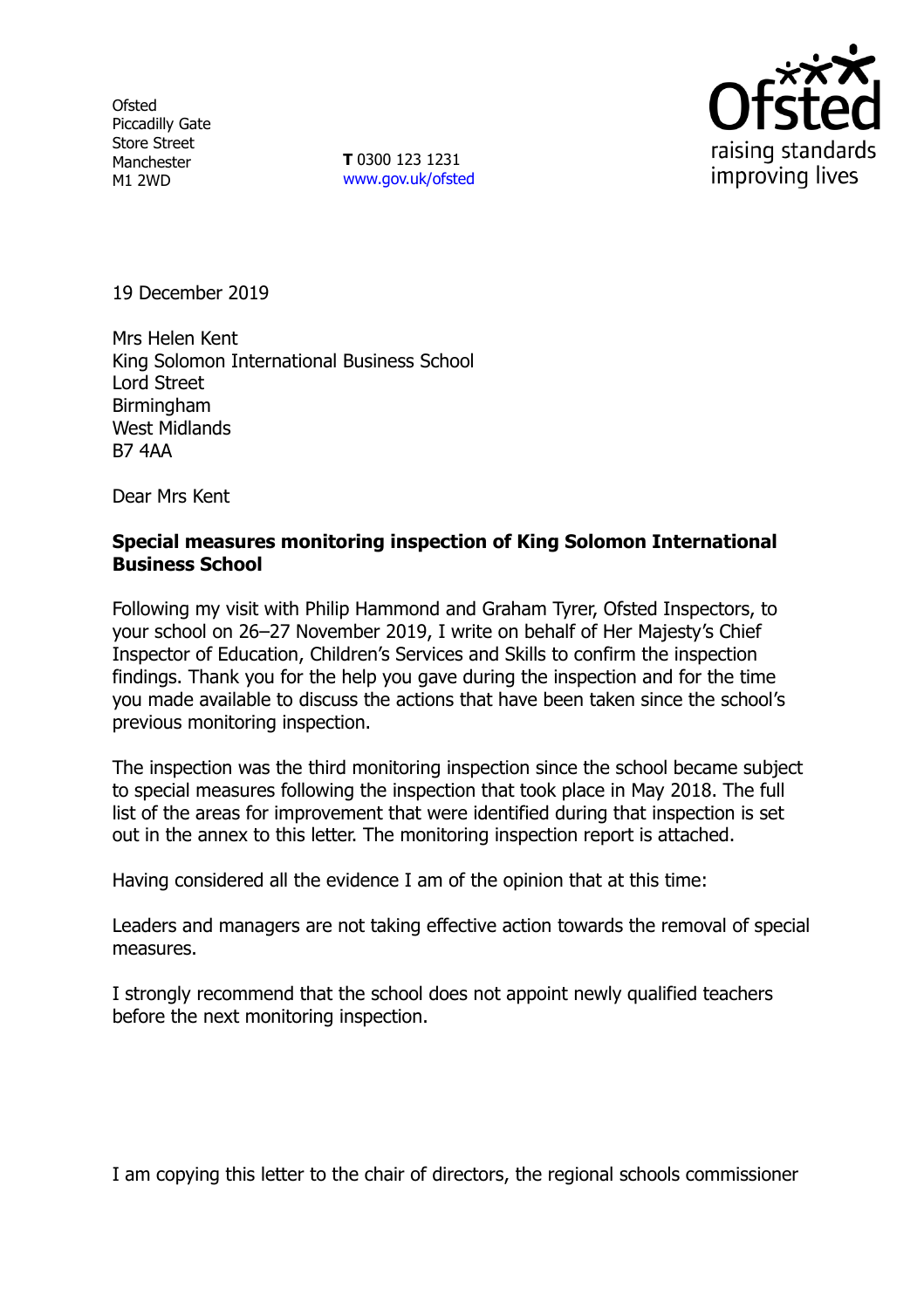

and the director of children's services for Birmingham. This letter will be published on the Ofsted website.

Yours sincerely

Mark Sims

**Her Majesty's Inspector**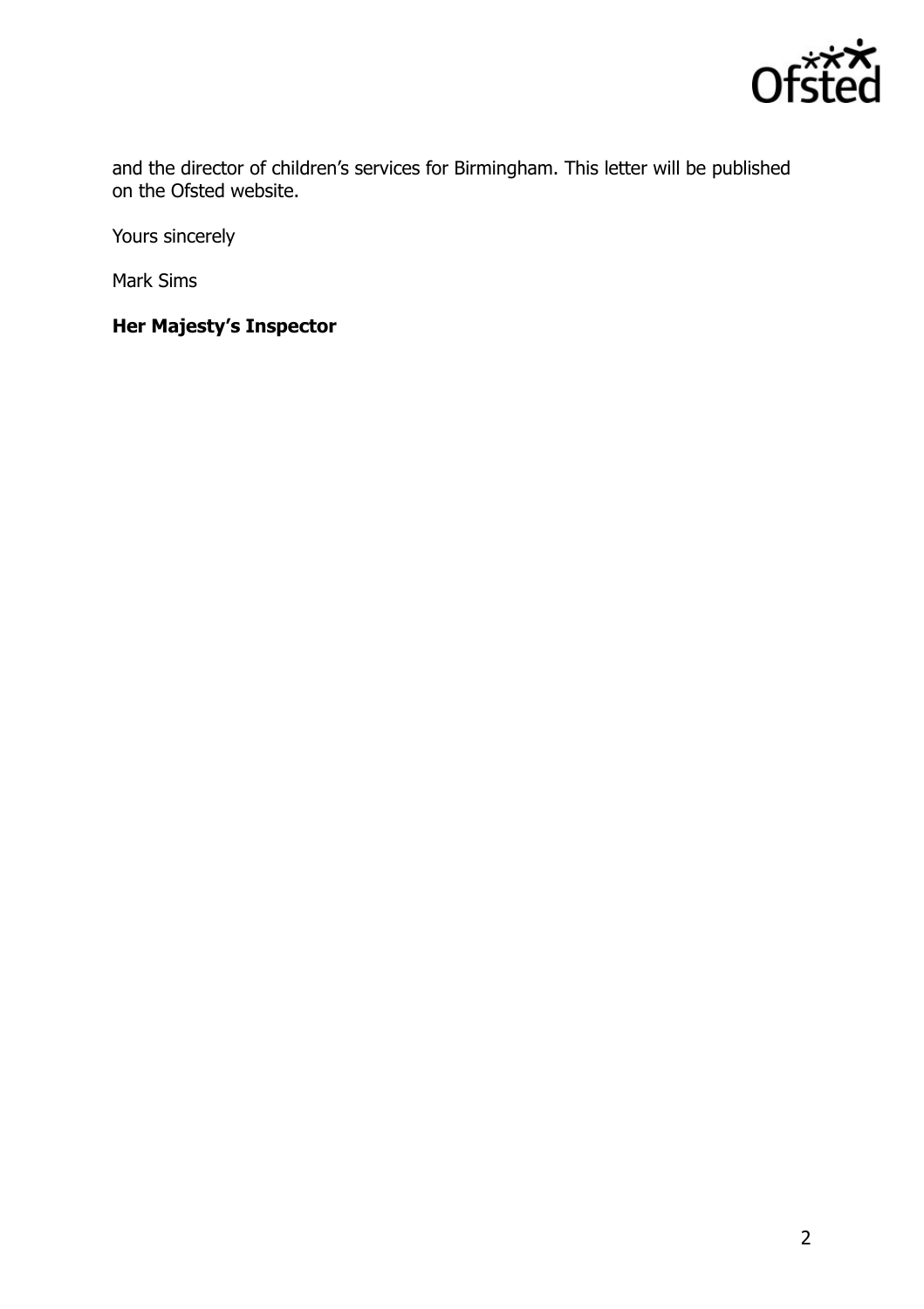

## **Annex**

# **The areas for improvement identified during the inspection that took place in May 2018.**

- Improve the quality of teaching in key stage 3 so that, in all classes, pupils are offered the right level of challenge and support. Do this by:
	- making sure teachers plan work more specifically for pupils who have the potential to reach or exceed age-related standards in English, mathematics and science
	- insisting that all teachers use assessment information about pupils' attainment and progress to plan work that is suitably matched to pupils' needs and abilities, retains their interest and extends their learning
	- providing more opportunities for pupils to respond fully to questions during class discussions in order to challenge them more effectively
	- building on the good practice that exists in some lessons where teachers and support staff vigilantly support pupils to remain on task when working independently and regularly correct errors and address misunderstandings.
- Improve pupils' attainment and progress in key stage 3 and sustain improvements to pupils' achievement in key stage 1 as they transfer into key stage 2. Do this by:
	- making sure that in all classes across key stage 3 pupils make more rapid progress and that pupils in Year 9 are better prepared for key stage 4
	- reducing more rapidly the difference between the standards reached by disadvantaged pupils compared with others who are not disadvantaged
	- improving, with greater urgency, the achievement of key stage 3 pupils in science
	- making sure that those pupils who are capable of reaching or exceeding agerelated standards in English and mathematics in key stage 3 do so.
- $\blacksquare$  Make sure that staff apply consistently the school's procedures for managing pupils' behaviour during lessons in key stage 3 by:
	- ensuring that pupils develop positive attitudes to their work and thus improve their capacity to learn
	- applying more consistent approaches to modify and improve pupils' behaviour
	- reducing instances of persistent low-level disruption during lessons continuing to reduce temporary and repeat exclusion rates.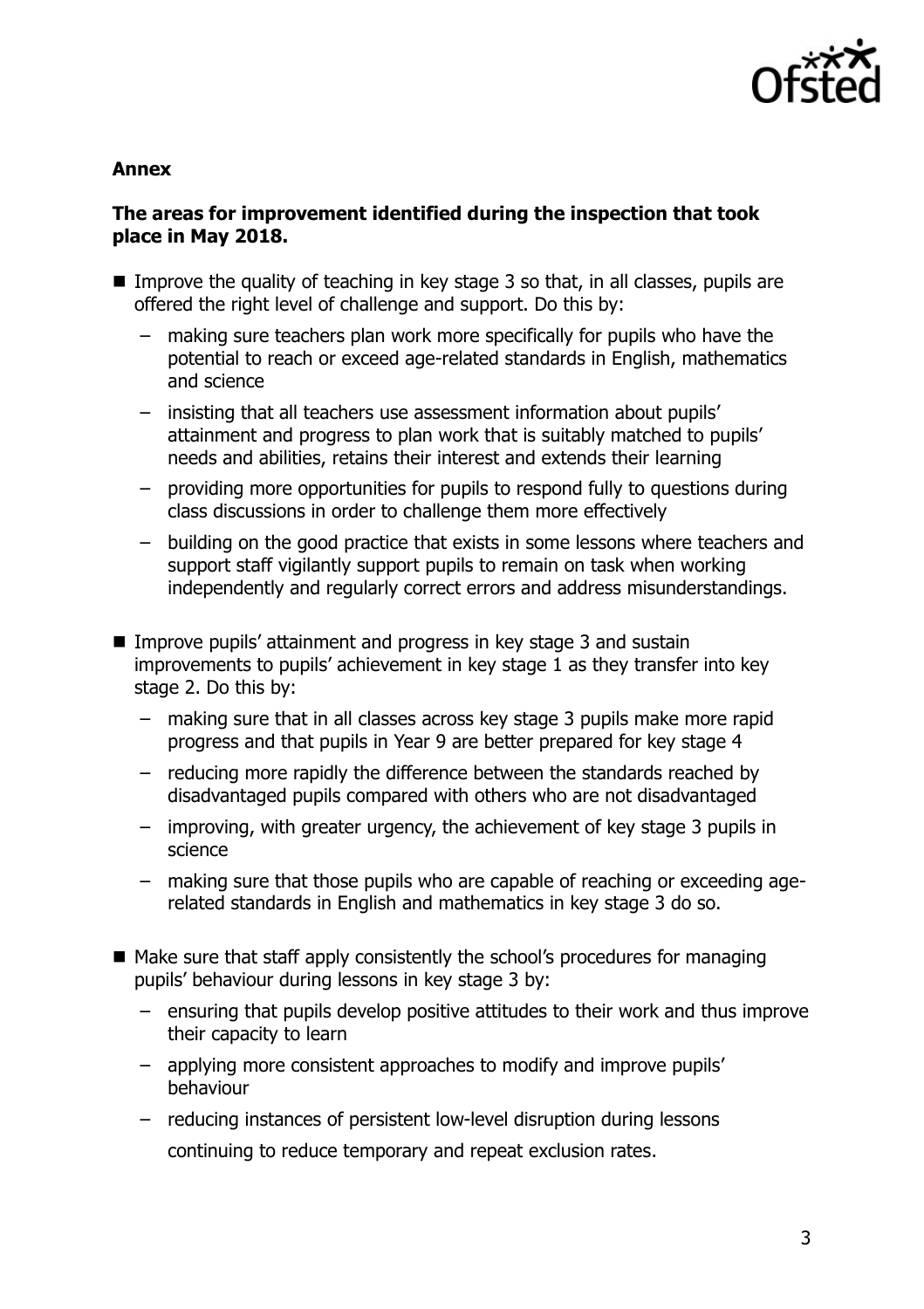

- Improve leadership, management and governance by:
	- consolidating and maintaining stable and secure senior leadership
	- building on the work being done by the strongest senior and middle leaders as the school continues to grow in size
	- making sure that leaders and governors evaluate more accurately the effectiveness of teaching and learning in order to address weaknesses and build on strengths
	- identifying the most important priorities for improvement in the school's strategic action plans, particularly those focusing on the quality of teaching
	- setting out in the school's short- and long-term action plans clear measures of success, as well as stages and milestones, to help leaders and governors evaluate the impact of actions taken to bring about and sustain improvement
	- implementing more robust performance management and oversight of teaching and learning to eliminate weak teaching in key stage 3
	- ensuring that governors are more vigilant in holding leaders to account and have access to objective and accurate assessments of the school's work and progress.

External reviews of governance and of the school's use of the pupil premium should be undertaken in order to assess how these aspects of leadership and management may be improved.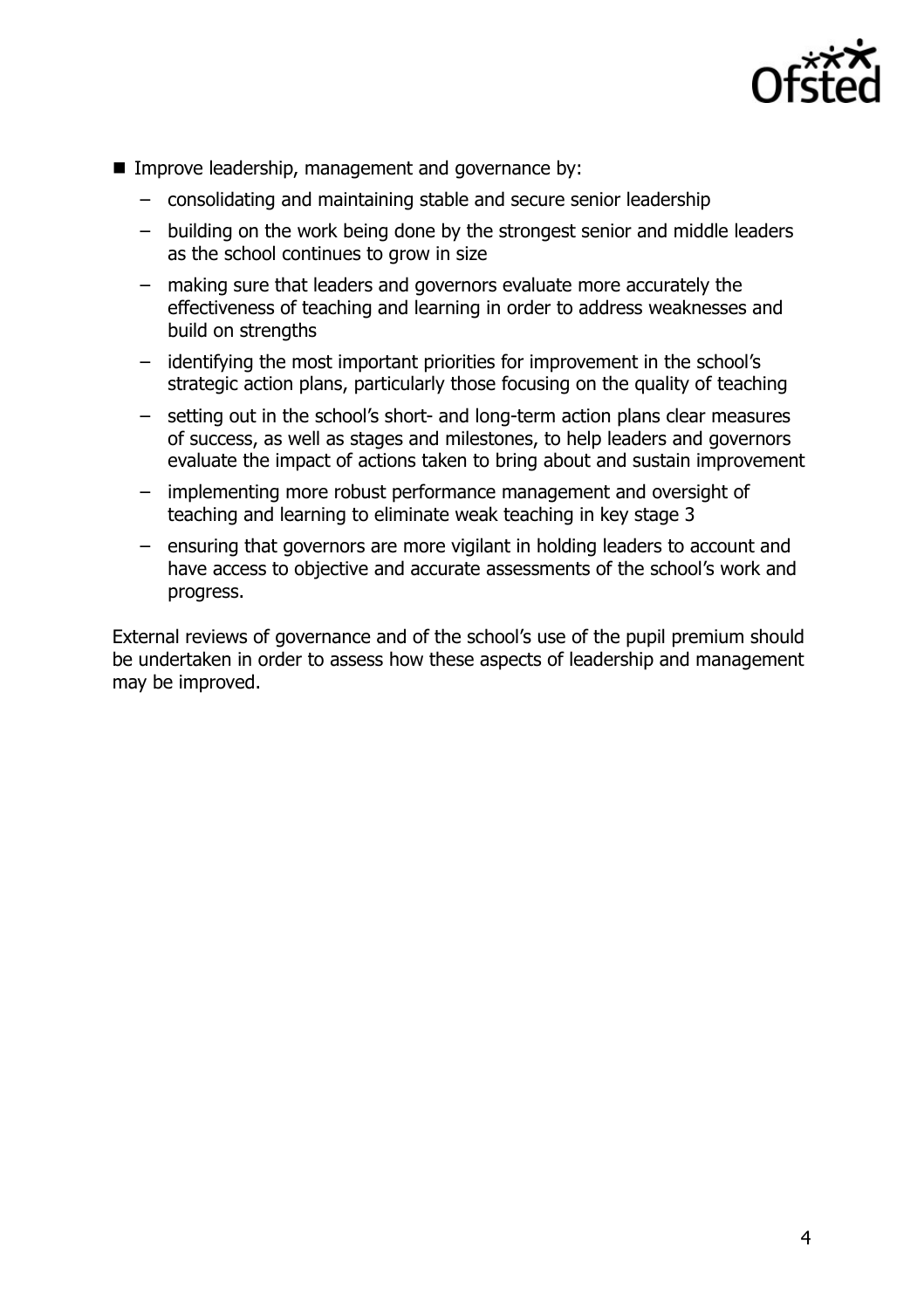

## **Report on the third monitoring inspection on 26 November 2019 to 27 November 2019**

# **Evidence**

Inspectors observed the school's work, scrutinised documents and met with the acting school improvement director, other senior leaders and members of staff. An inspector spoke to the chair of the trust and to two directors by telephone and met with the chair of directors. Inspectors met groups of pupils from both the primary and secondary phases. Inspectors focused in depth on English, mathematics and science. Inspectors spoke to parents and carers at the start of the school day and took account of 39 responses to Ofsted's survey Parent View.

# **Context**

Since the previous monitoring visit in June 2019, the acting school improvement director, who was the acting leader of the school, left at the end of the summer term. A new principal was appointed in September 2019 but left the following month. The head of the primary phase was appointed acting principal of the school in November 2019. A new acting school improvement director was also appointed in November 2019. She has been appointed co-executive headteacher from January 2020.

Restructuring of the senior leadership team started under the previous acting school improvement director. Following the review of the senior leadership team, the two secondary vice principal roles changed to assistant principals; they subsequently left in November 2019. A new head of secondary has been appointed from January 2020. The appointee has started to work one day a week in the school from November 2019. Two new posts, entitled head of key stage 3 and head of key stage 4, have been established. Permanent appointments have yet to be made, but both posts are currently being filled in a temporary capacity.

The head of faculty in mathematics was appointed in November 2019. There are currently no subject leaders in secondary for geography, modern foreign languages (MFL) and religious education (RE) and, in primary, for music and MFL.

Following the restructuring, there has also been a turnover of teaching and nonteaching staff. There are currently a number of temporary and cover staff in place in secondary, including in English, French, geography, mathematics, RE and science.

### **The progress made by the school in tackling the key areas for improvement identified at the section 5 inspection**

The steps taken by secondary leaders to secure the quality of education, including teaching, in secondary have been ineffective. In science and mathematics, and in some aspects of English, there is not enough challenge and support for pupils. In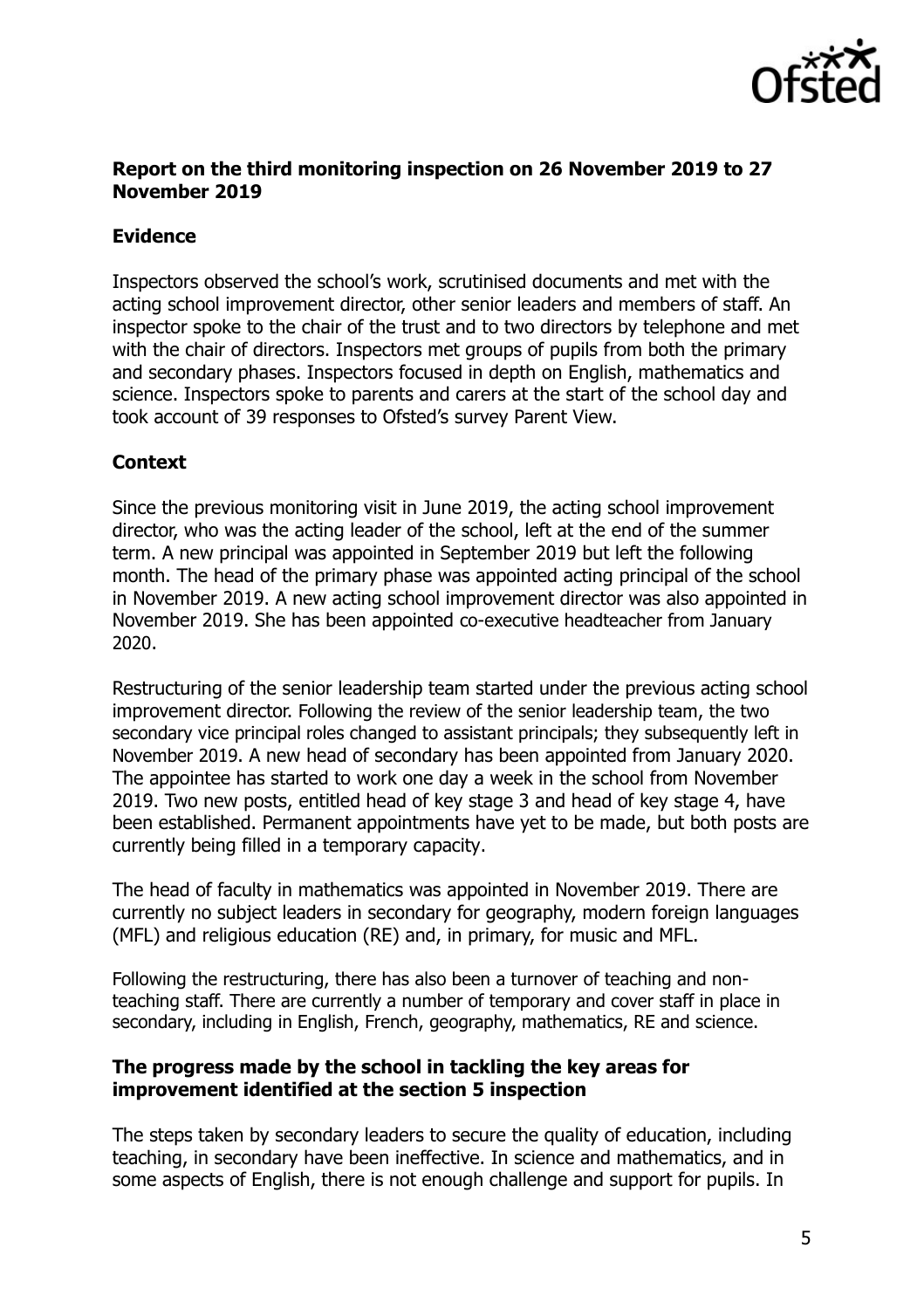

science, for example, older pupils including most-able pupils were set undemanding work such as copying or answering simple one-word questions. A scrutiny of pupils' work in science from Year 1 to Year 10 revealed instances where primary pupils in Years 3 and 4 were sometimes set more challenging tasks than those in secondary. Work in pupils' books in secondary science showed too many examples where work was unfinished or wrong and where misconceptions had not been addressed.

There is no clear curriculum plan in place for mathematics in secondary. As a result, pupils make limited progress in their learning. There is a shortage of specialist teachers in mathematics. There has been a lack of continuity in teaching staff. This has led to work not being set or taught coherently in the subject.

The lack of leadership in secondary means that disadvantaged pupils are not making the progress they need to make in order to catch up with their peers nationally.

Plans are not well matched to pupils' needs, abilities or interests. Curriculum leaders have an over-reliance on commercial schemes of work in mathematics and science in secondary. Pupils are not making the progress they should from their starting points, as a result of this weak curriculum planning. There is also a lack of coordination in curriculum planning between primary and secondary phase subject leaders.

In secondary, work in pupils' books in English indicates that there is challenge for the most able pupils. Books show evidence of skills being taught in a systematic manner. Pupils can use the features of a diary entry, demonstrate evaluation and proof-reading skills and identify features of biographical writing. They use additional resources well to find information. Where the curriculum is planned well in English, clear progression is evident.

Pupils in key stages 1 and 2 are progressing well, particularly in reading and mathematics. Their behaviour is of a high standard. Leaders have secured improvements in the quality of teaching and this has led to raised standards in key stage 1. Secure leadership has ensured that the quality of education has improved and that previous weaknesses in teaching have been eradicated.

Standards in reading and mathematics at the end of Year 2 significantly improved from well below average in 2018 to broadly average in 2019. Standards in writing were still low in 2019 but improved compared to the previous year. They are no longer significantly below average.

Pupils' work seen in reading, mathematics and science in key stages 1 and 2 is of a high quality. In science, for example, pupils receive a range of challenges linked to the interactive experiments they conduct.

Leaders in secondary have not ensured that the behaviour policy is applied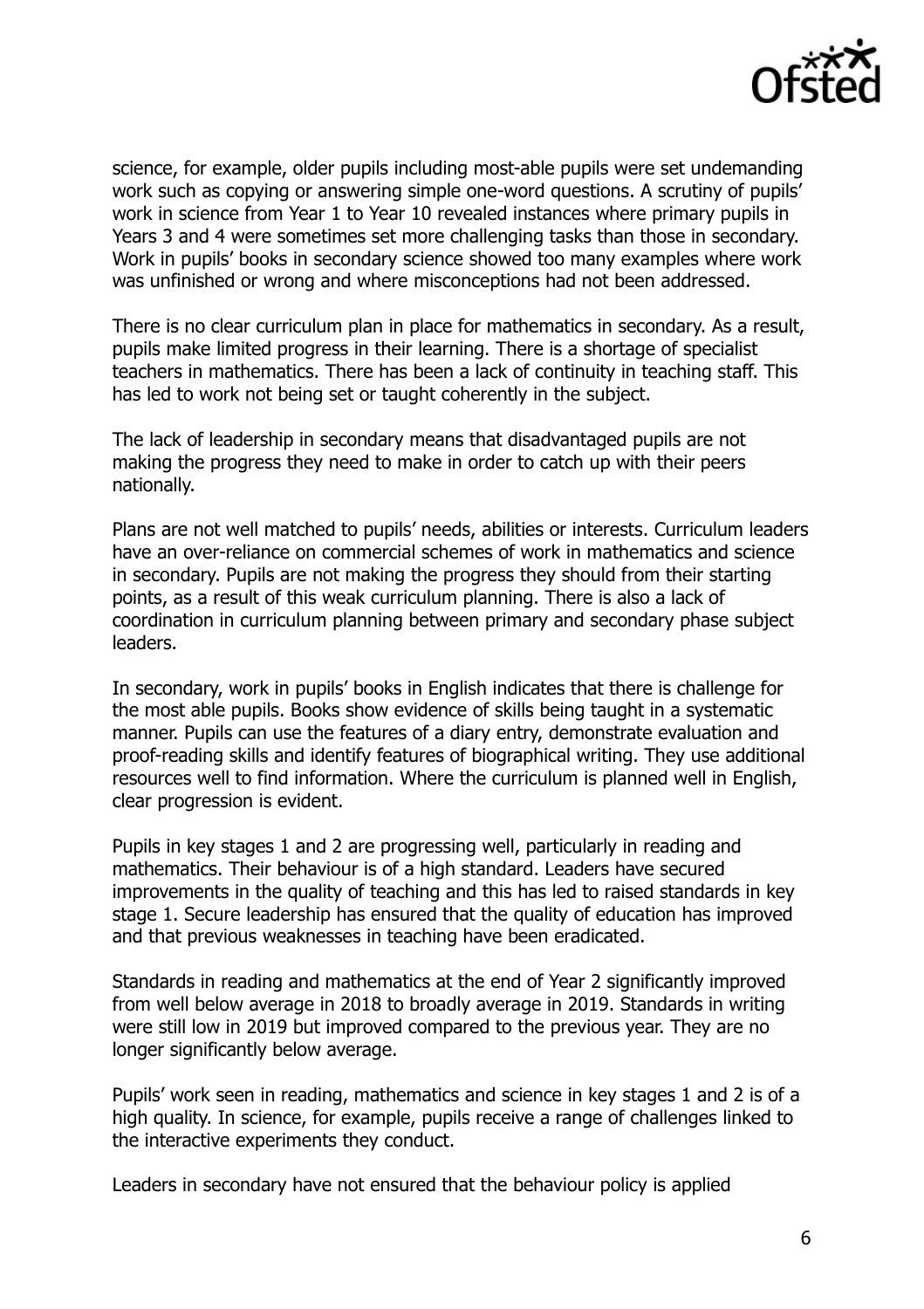

consistently. They have not analysed incidents of pupil misbehaviour over time. Leaders are currently developing systems to do this, but these are not yet ready for use. The analysis of causes, responses to and patterns of referral to the isolation room is also limited. As a result, leaders are unclear whether the use of the room is having a positive impact on improving behaviour.

In secondary lessons, pupils become restless or bored due to the low level of stretch or interest in the tasks they are set in mathematics, science and MFL. Class discussions seen by inspectors were too often inhibited by the behaviour of some pupils. Typically, boys shouted out answers and too many girls did not engage, sitting quietly unless directly asked a question.

Expectation for pupils' behaviour is low in too many lessons in secondary. In mathematics and science, there was no sign of staff implementing the school's behaviour policy. This led to pupils, (almost always boys), being sent out of lessons without any prior warning. The isolation room is used extensively by staff, yet inspectors saw little sign of behaviour that was unsafe or challenging. Instead, teachers were unable or unwilling to challenge low-level disruptive behaviour that spread throughout the class. For example, pupils who were off task were giggling and chatting, shouting out or making silly, immature noises.

As a result of the low-level disruption and lack of challenge in lessons in the secondary phase, pupils in key stages 3 and 4 are making limited progress in a range of subjects, including mathematics, science and MFL.

The school's procedures for managing pupils' behaviour in lessons are applied consistently in English. Teachers do not need to apply the procedures in secondary lessons where pupils behave well or comply, including in drama, business studies, geography, physical education (PE) and RE.

Fixed-term exclusions rates have risen, compared to this time last year. There is no indication that the isolation room is leading to improved behaviour. Pupils who go there for initially low-level incidents are becoming institutionalised, making reintegration into mainstream lessons more difficult

#### **The effectiveness of leadership and management**

Overall, leaders have an accurate view of where the school is now and the scale of the task ahead to secure improvements. However, there has been significant turbulence and instability in the leadership and staff of the school, especially in the secondary phase, since the previous monitoring visit and the completion of the restructuring which was undertaken to bring about future improvement. This has had a detrimental effect on the progress that the previous school improvement director had made. As a result, the quality of education has declined, and behaviour of pupils has deteriorated in secondary. Leadership has remained consistently strong in the primary phase.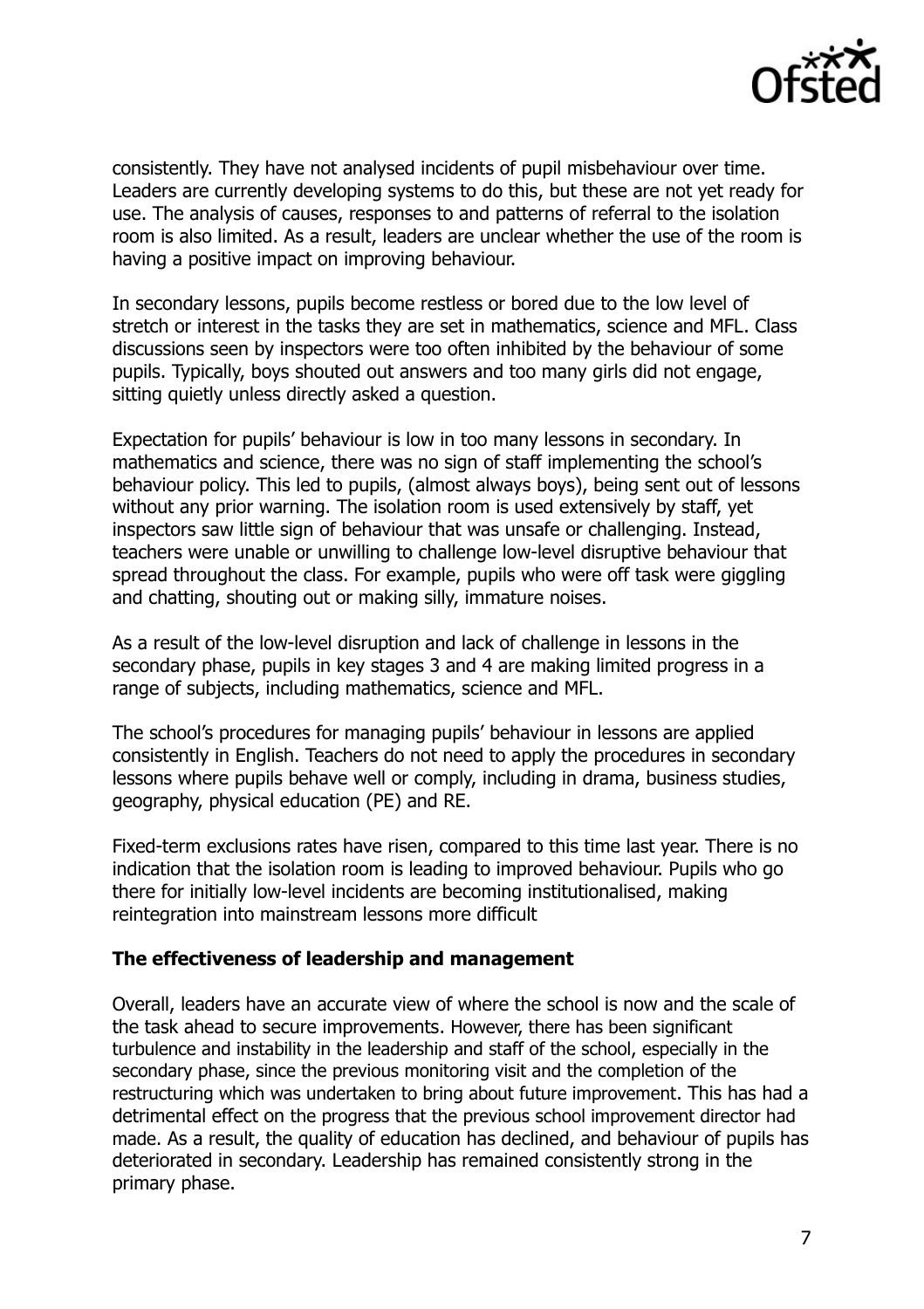

Parents spoken to by inspectors who have experience of children in both phases were acutely aware of the contrast in leadership between primary and secondary. They were full of praise for primary leaders but critical of the secondary phase. In particular, they are concerned about poor behaviour, a lack of specialist teachers in some subjects and the quality of education for older pupils. Inspection evidence concurs with these views.

A number of pupils have left the secondary phase prematurely since September 2019. Parents spoken to said that, because of their concerns, they were considering transferring, or had already transferred their children to another setting when they reached secondary age.

Directors, who have responsibility for governance, have taken swift and decisive action to make changes in senior leadership. However, they were also responsible for a lack of due diligence in the appointment of the previous principal.

### **Strengths in the school's approaches to securing improvement:**

- The quality of education is strong in some subjects in secondary, such as PE and business studies. A well-planned curriculum in these subjects means pupils are learning in depth the body of knowledge they need to succeed.
- **Pupils in primary behave very well and their attitudes to learning are consistently** high.
- Parents welcomed the strong transition arrangements which are in place in primary to support their children going into Year 7. This was especially so for those parents who had children with special educational needs and/or disabilities or who had been bullied. The support for these pupils is strong, and leaders take effective action to tackle bullying.
- Arrangements for safeguarding pupils are effective. Leaders and staff place the safety and welfare of pupils at the heart of all their work. In discussion with inspectors, pupils said they feel safe. A large majority of parents responding to Parent View agreed that their children are kept safe.

#### **Weaknesses in the school's approaches to securing improvement:**

- Limited curriculum planning in some subjects in secondary, combined with a lack of specialist teachers, for example in French, means that pupils are making very little progress in their work. None of the pupils spoken to in key stage 3 during the inspection said they would choose French in key stage 4.
- Planning for writing in English in both primary and secondary phases does not allow sufficiently for the deepening of skills and knowledge. For example, instructions to 'discuss and record information' are converted a month later into 'recall and summarise events'.